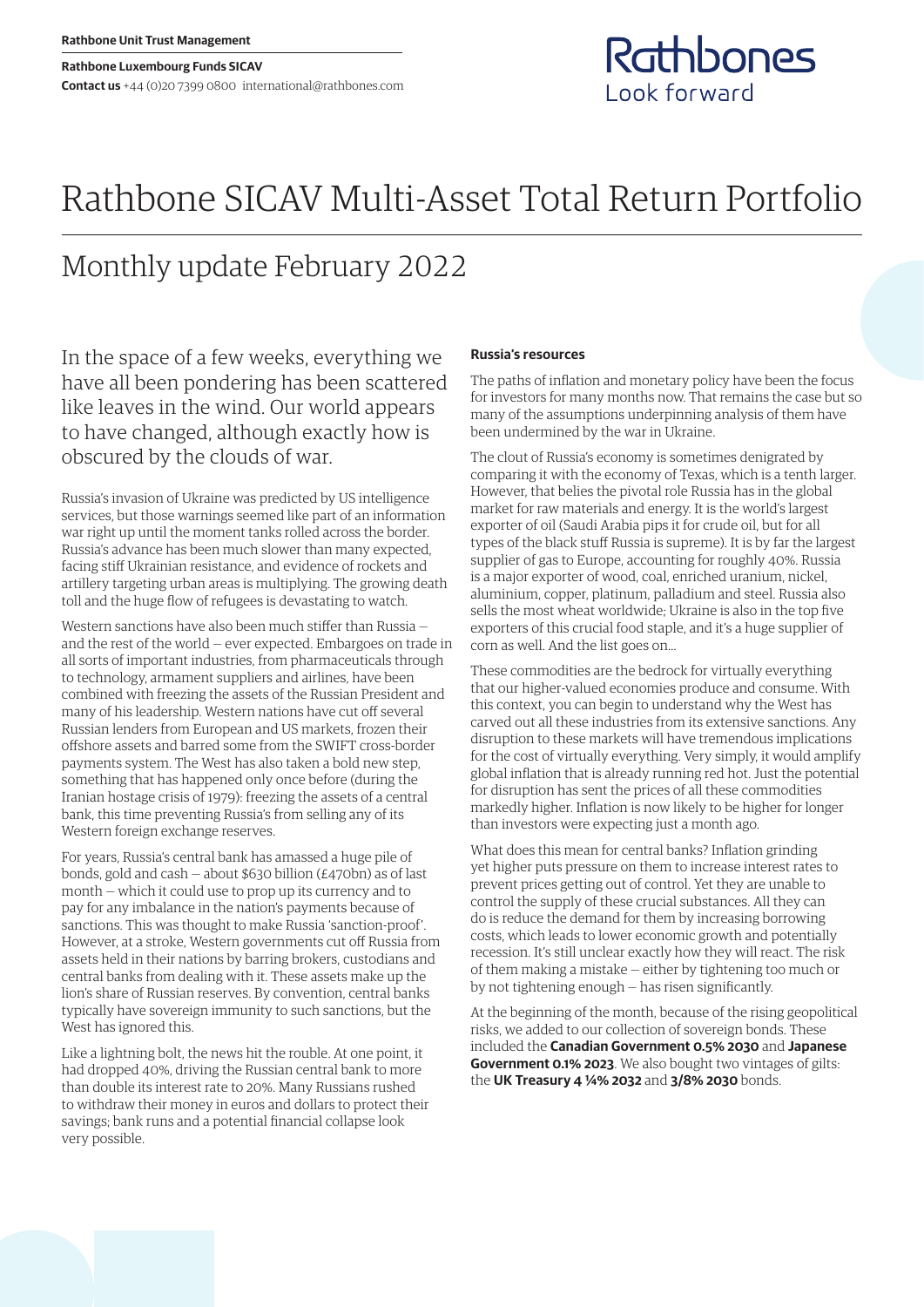During the month we have also added to our quality 'growth' companies — those companies with reliable earnings that are growing faster than the global economy — because their prices have dropped back this year, making them more attractive. Some of this cash came from selling bleach and home goods producer **Clorox**. The business's profit margin has fallen back in recent results, lending weight to concerns that it will have to absorb rising input costs rather than passing them on to customers or offsetting them with lower expenses.

We wanted to slightly reduce our portfolio's equity exposure, so we sold our holding in Swiss pharmaceutical company **Novartis**. We also completely sold oil major **BP** the day Russia invaded because of its 20% stake in Russian oil-exploration-to-pump business Rosneft.

#### **Staying defensive**

Put bluntly, at the moment, our outlook is to not have an outlook. There's just too much going on, too many variables, too much conflicting information, too much risk to take a bet on how markets will go from here. For many months now, we've been adjusting our portfolio to be as balanced as possible. We've beefed up our defensive assets — government bonds from several safe haven nations, commodities and structured products that protect us from stock market falls and greater volatility in interest rates. This has helped dampen drawdowns from the market turbulence of February and early March.

We had added to our **iShares Physical Gold ETF** in mid-February because of the increasing geopolitical tension, taking our holding to 4% of our portfolio. We are mindful, however, that gold is virtually the only reserve asset now available to Russia, as the 2,300-tonne hoard (worth roughly \$160 billion) is stored in Russian vaults. It's unclear whether Russia will add to its gold using cash from oil and gas consignments or sell it off to make payments. Either could affect the gold price. We are comfortable with the rest of our portfolio, however, and have maintained our defensive positioning as we wait for more clarity.

There are some very long-term effects of the war in Ukraine that do seem overwhelmingly likely, however. After the jolt of an invasion of a democracy on its outskirts, EU nations will probably bolster defence spending, which will mean higher taxes, all else being equal. That will have an impact on household finances and therefore growth in the world's third largest market. Also, most countries will be reviewing their energy strategies and supply of important natural resources. Self-sufficiency  $-$  or, at least, tie-ups with solid allies  $-$  will be front of mind. There will no doubt be changes to the energy mix in many cases — coal is likely to be seen as a necessary evil, especially in places like Germany. The transition to cleaner energy has been further complicated by this conflict.



**David Coombs** Head of Multi-Asset Investments



**Will McIntosh-Whyte** Fund Manager